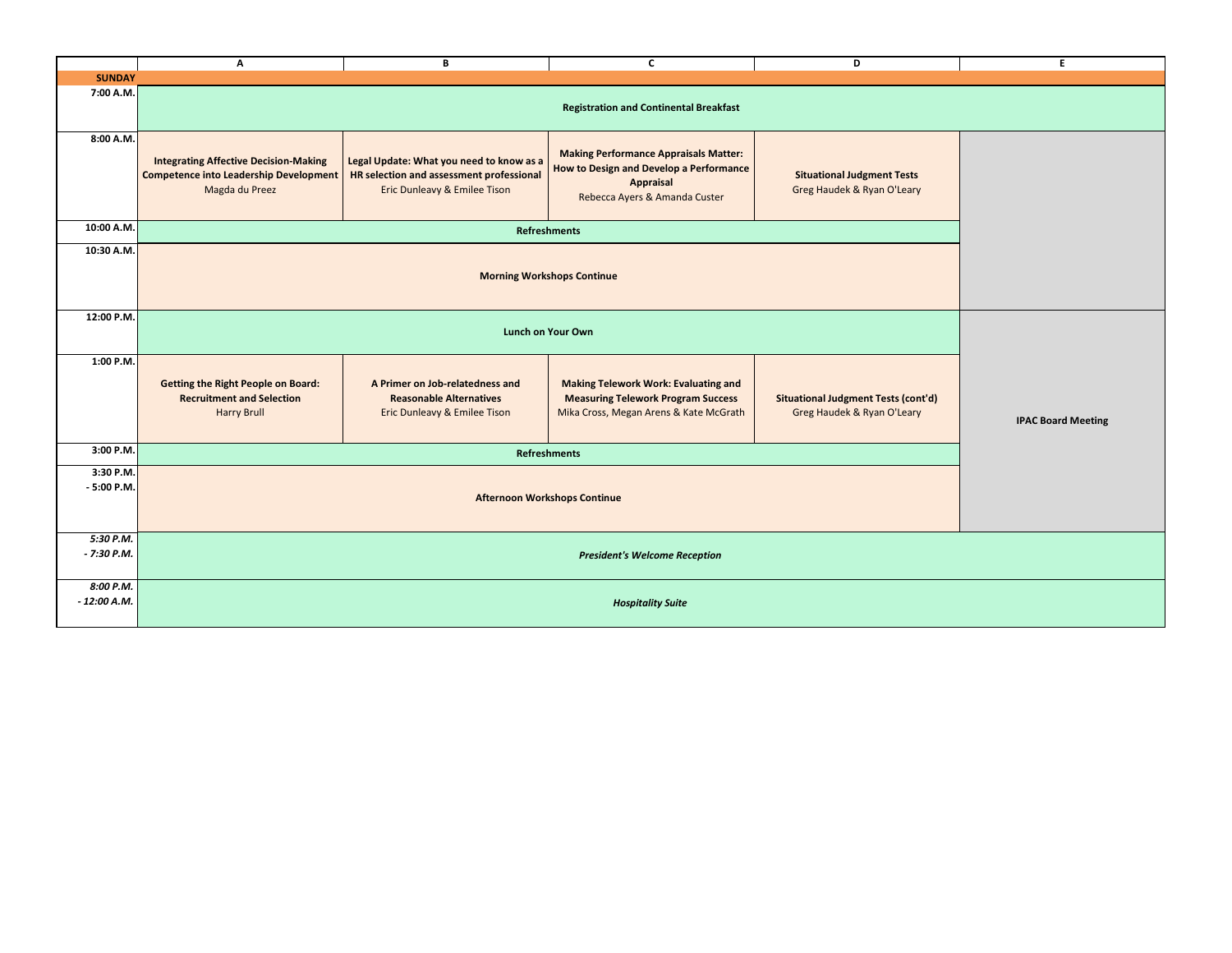|                            | Α                                                                                                                                                                             | B | C                                                        | D | E |  |
|----------------------------|-------------------------------------------------------------------------------------------------------------------------------------------------------------------------------|---|----------------------------------------------------------|---|---|--|
| <b>MONDAY</b>              |                                                                                                                                                                               |   |                                                          |   |   |  |
| 7:00 A.M.                  | Registration, Continental Breakfast, and Visit Exhibitors                                                                                                                     |   |                                                          |   |   |  |
| 8:00 A.M.                  | <b>Opening Remarks and Bemis Award Presentation</b>                                                                                                                           |   |                                                          |   |   |  |
| 9:00 A.M.                  | <b>Plenary Session: Brian Hoffman</b><br><b>Changes in Workers and Work: Implications for Staffing Modern Organizations</b>                                                   |   |                                                          |   |   |  |
| 10:00 A.M.                 | <b>Refreshment Break and Visit Exhibitors</b>                                                                                                                                 |   |                                                          |   |   |  |
| 10:30 A.M.                 | <b>Concurrent Sessions</b>                                                                                                                                                    |   |                                                          |   |   |  |
| 12:00 P.M.                 | <b>Student Poster Session</b><br>Lunch on Your Own/Visit Exhibitors                                                                                                           |   |                                                          |   |   |  |
| 1:30 P.M.                  |                                                                                                                                                                               |   | <b>Concurrent Sessions</b>                               |   |   |  |
| 3:00 P.M.                  | <b>Refreshment Break and Visit Exhibitors</b>                                                                                                                                 |   |                                                          |   |   |  |
| 3:30 P.M.                  | <b>Plenary Session: Winfred Arthur</b><br>The Predictor Method-Change Approach to Reducing Subgroup Differences: True Method Effects or Camouflaged Construct-Change Effects? |   |                                                          |   |   |  |
| 4:30 P.M.<br>$-5:30$ P.M.  |                                                                                                                                                                               |   | <b>Closing Remarks followed by IPAC Business Meeting</b> |   |   |  |
| 6:30 P.M.<br>$-8:30$ P.M.  | <b>IPAC Social Event</b>                                                                                                                                                      |   |                                                          |   |   |  |
| 9:00 P.M.<br>$-12:00$ A.M. |                                                                                                                                                                               |   | <b>Hospitality Suite</b>                                 |   |   |  |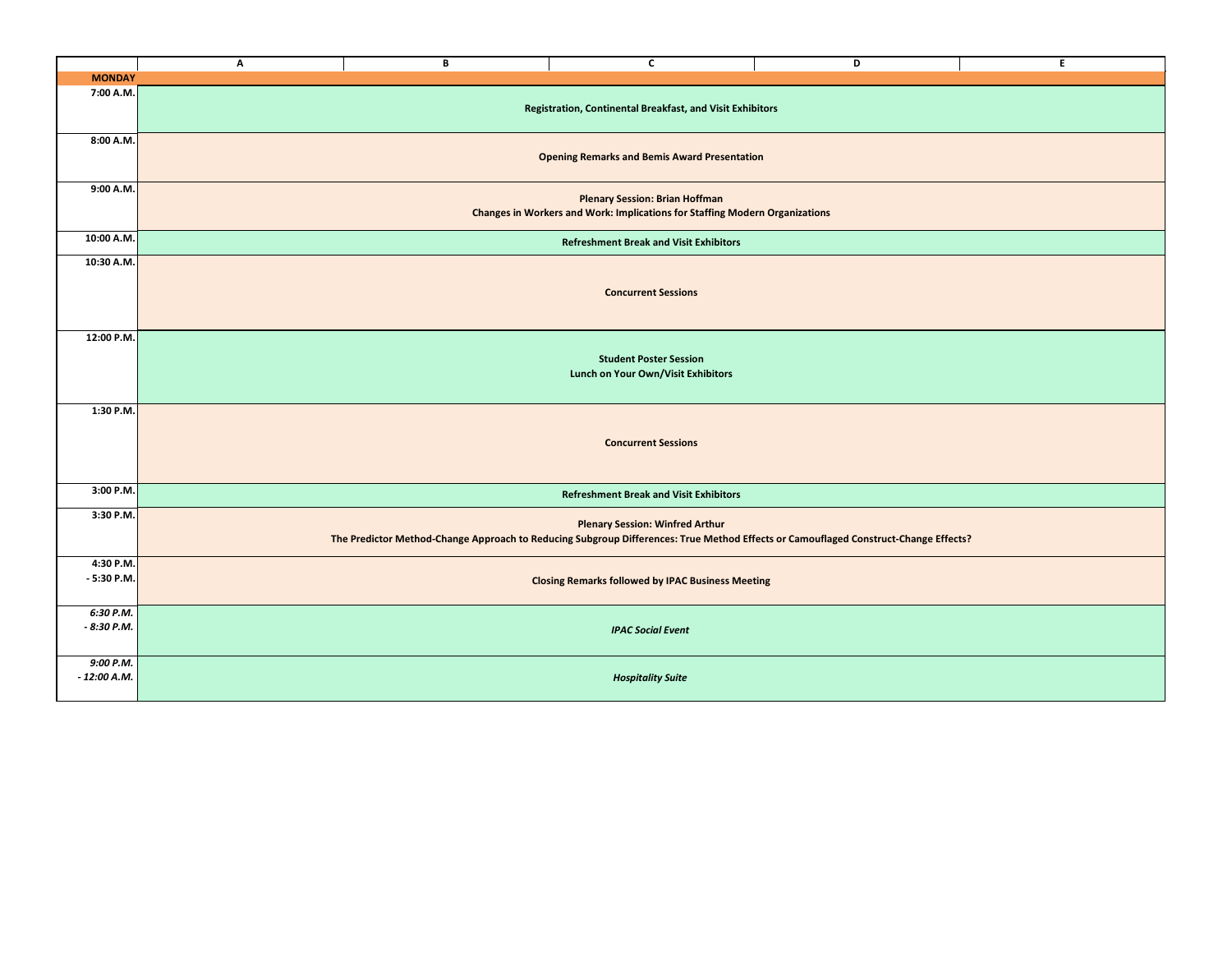|                            | А                                                                                                                        | B | C                        | D | E |  |
|----------------------------|--------------------------------------------------------------------------------------------------------------------------|---|--------------------------|---|---|--|
| <b>TUESDAY</b>             |                                                                                                                          |   |                          |   |   |  |
| 7:30 A.M.                  | Registration, Continental Breakfast, and Visit Exhibitors                                                                |   |                          |   |   |  |
| 8:00 A.M.                  | Opening Remarks, Innovations in Assessment Award, and Student Paper Award                                                |   |                          |   |   |  |
| 9:00 A.M.                  | <b>Plenary Session: Ann Quigley</b><br>The Federal Government: The Place to be for Hot Topics and Cool Solutions         |   |                          |   |   |  |
| 10:00 A.M.                 | <b>Refreshment Break and Visit Exhibitors</b>                                                                            |   |                          |   |   |  |
| 10:30 A.M.                 | <b>Concurrent Sessions</b>                                                                                               |   |                          |   |   |  |
| 12:00 P.M.                 | Lunch on Your Own/Visit Exhibitors                                                                                       |   |                          |   |   |  |
| 1:30 P.M.                  | <b>Concurrent Sessions</b>                                                                                               |   |                          |   |   |  |
| 3:00 P.M.                  | <b>Refreshment Break and Visit Exhibitors</b>                                                                            |   |                          |   |   |  |
| 3:30 P.M.                  | <b>Plenary Session: Kathleen Lundquist</b><br>Big Data and Big Challenges in Managing the Legal Risk of your Assessments |   |                          |   |   |  |
| 4:30 P.M.                  | <b>Closing Remarks</b>                                                                                                   |   |                          |   |   |  |
| 8:00 P.M.<br>$-12:00$ A.M. |                                                                                                                          |   | <b>Hospitality Suite</b> |   |   |  |